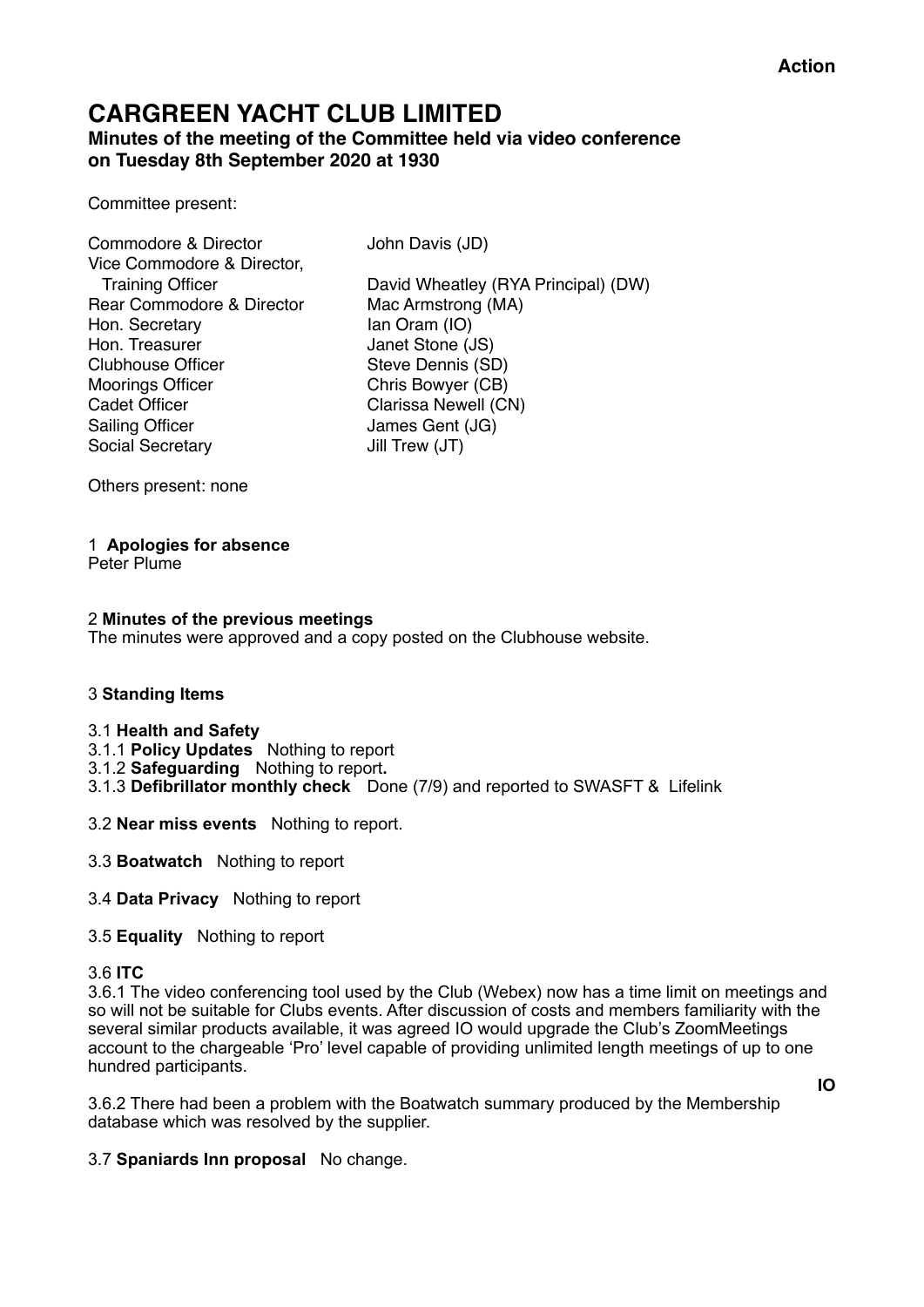**CB/MA**

## 5 **Treasurer's Repor**t

JS reported that unexpected bank transfers had been received from a former member.

The six monthly rent due to the Duchy had been paid in August.

JS was in contact with the accountant to produce the Accounts for the year ending 28 February 2020 to be available before the next Committee meeting [items 8.3 & 12]. Once prepared she would be able confirm the level of fees discount that would be proposed [item 12 22/7].

### 5 **Officers' reports**

### 5.1 **Membership Secretary**

The Membership Secretary's report [appended] was tabled in his absence. The exact procedure for charging new members who require moorings was discussed.

### 5.2 **Moorings Officer**

CB tabled his report [appended]. Only one shallow mooring (<1m) is vacant out of eight moorings available.

Given potential members reluctance to accept moorings at the far ends of the mooring field, using them for visitors was discussed. The method of charging visitors was also discussed.

The mooring field is to be audited later this month.

#### 5.3 **Social Secretary**

JT tabled her report [appended].

#### 5.4 **Training Officer**

DW tabled his report [appended]. Communication with the RYA over the annual accreditation is in progress.

#### 5.5 **Sailing Office**r

JG reported that the White Sail Challenge was doing well.

The Regatta had 14 entrants (10 White Sail division, 4 Fast division) to date which suggested a field of twenty plus boats on the day. Given the absence of a land side event, prizes in the form of chandlery vouchers would be presented remotely.

#### 6 **Decisions taken in between Committee meetings**

6.1 Regatta - The Sailing Instructions had been issued, the land side event cancellation confirmed and prizes purchased.

6.2 Clubhouse - the continued closure of the Clubhouse was confirmed.

## **7 Correspondence**

JD had received a request that the Club accept a three person bench in memory of past Commodore Jack Bedbrook. It was agreed to accept the offer. Creation of a suitable place was to become part of the foreshore cleanup. The cost of creating a flat area by the flagpole [in addition to the area in front of the Race Hut] is to be investigated.

**JD/SD**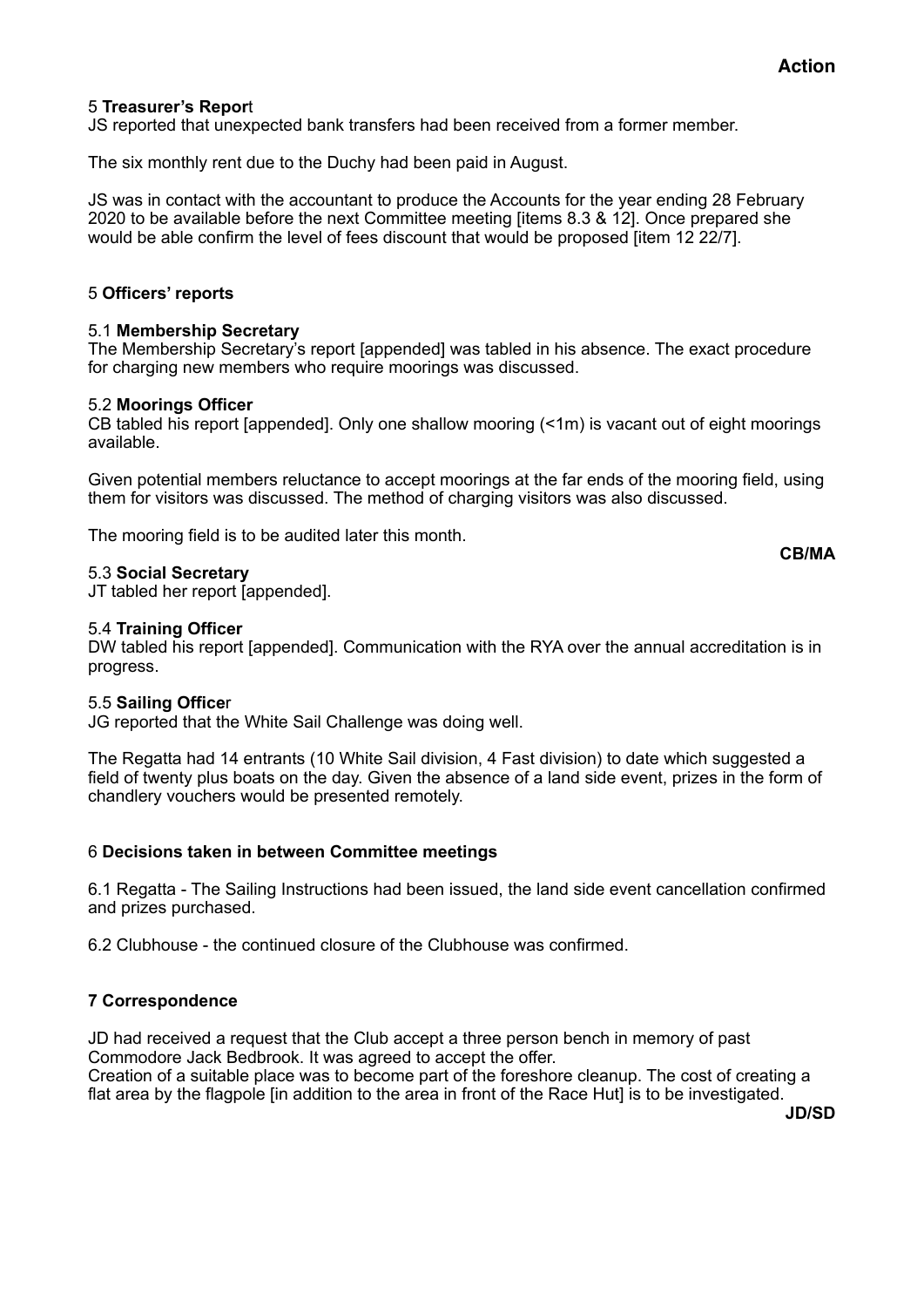## 8 **Forthcoming events**

#### 8.1 **Clubhouse - Outside Bar**

The benefits of moving the Bar opening from Friday evening to Saturday lunchtime were discussed and the move agreed. The bar staff are to be consulted.

Operating instructions for the contactless till are to be written with a view to the till being operated by volunteers.

## 8.2 **Trafalgar Night**

The alternatives for a remote Trafalgar Night celebration and toast were discussed. A speaker is to be approached about giving a talk via video conference . **JD** 

### 8.3 **2020 AGM**

The Notice [appended] is to be posted and circulated to members.

The deadlines for approving the Accounts were discussed and the date of the next Committee meeting agreed accordingly.

#### 8.4 **Winter Talks**

A programme of shorter video talks starting in December is to be investigated. Jane McRill is willing to give her postponed talk. JT is to confirm a date.

Other speakers willing to speak via video conference are needed.

#### 8.5 **CYC@50 in 2022**  No action

## 9 **Development programmes**

#### 9.1 **Land purchase**

No movement.

9.3 **Facilities for members** (lockers, trolleys, racks etc) Kayak racks spaces are available, JD to allocate them.

#### 9.4 **Duchy leases renewal**

No action

10 **Club Mooring Barge protocol** - Covid-19 Safe Operation of the Mooring Barge The previously circulated protocol [appended] was agreed.

The need to provide appropriate PPE (including face masks) for members who did not or wish to use their own was discussed. The limitations of shared protective clothing were highlighted. The Committee RESOLVED to authorise the Commodore and Bargemaster to spend up to £700 to provide additional protective clothing and masks.

## 11 **Recruitment for vacant post and succession planning**

How to make clear to members the need for volunteers for vacant posts and the impact of them not being filled was discussed. It was felt that members were not clear about what the roles involved. CB and JG are to produce thumbnail descriptions of their roles

12 **Any other business** - items from the previous meeting not dealt with above and items raised at the meeting.

**JT**

**JT/JS** 

**JT All** 

**JD**